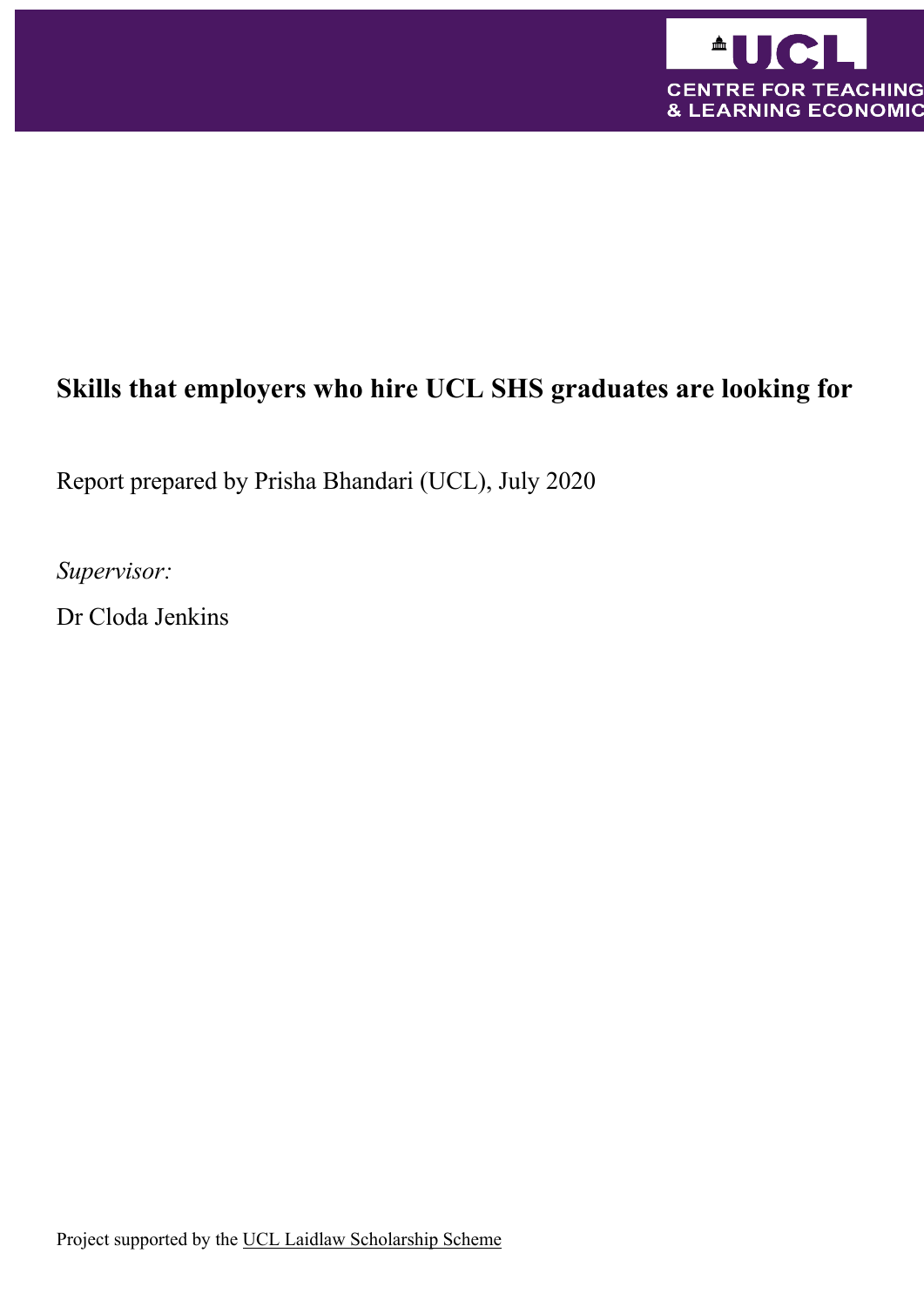### Table of Contents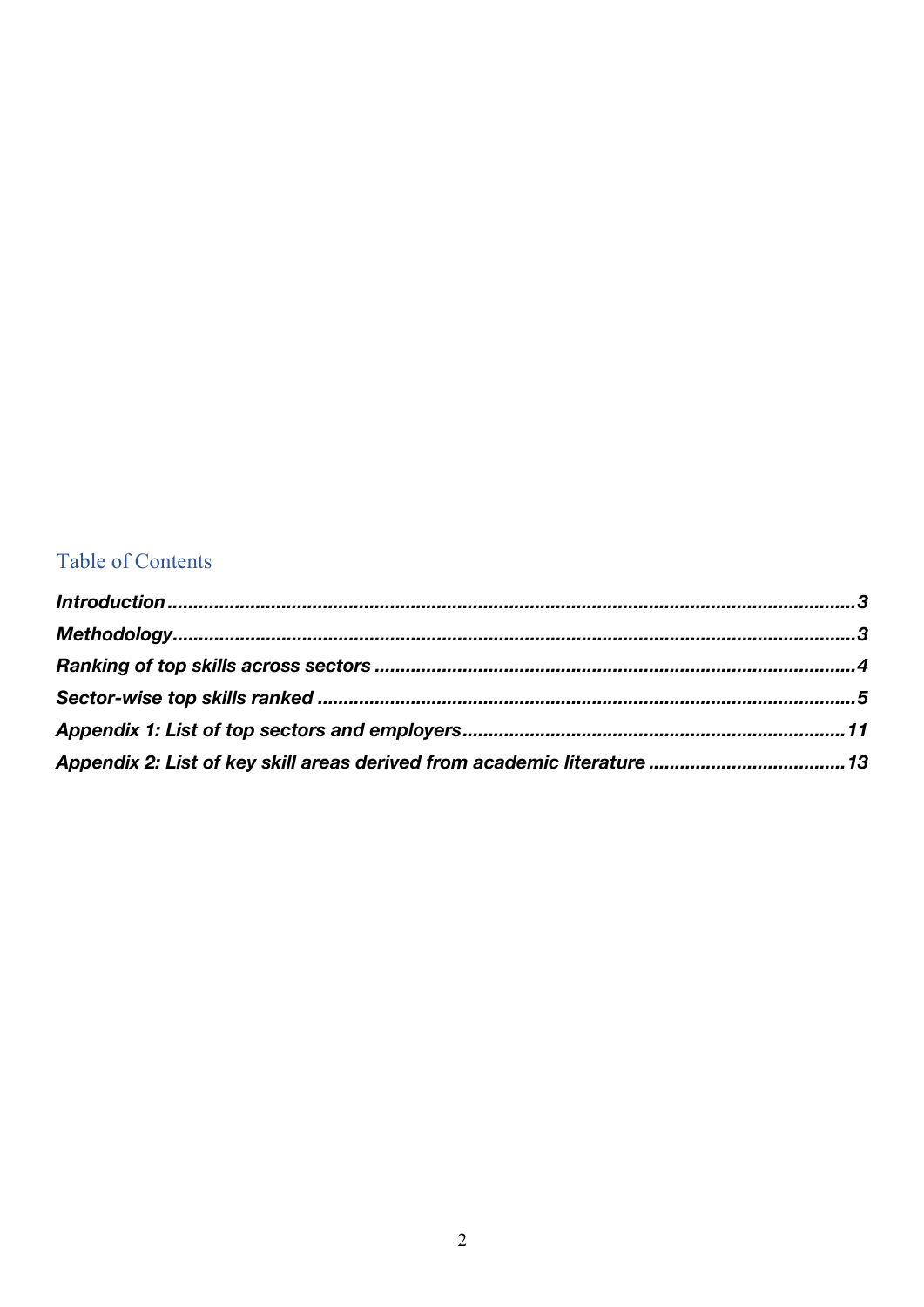# **Introduction**

In the summer of 2020, Prisha Bhandari, 1st year BA History, Politics and Economics student, reviewed publicly available information from eighty companies on what key skills they were looking for from graduate hires. This work was completed with Dr Cloda Jenkins as part of a UCL Laidlaw Scholarship project on *Employability Skills in Social Science Degrees*. The skills identified in this research are summarised here for students interested in understanding what skills they should be able to demonstrate when applying for roles. The information is also relevant for Programme Leads and Lecturers considering what skills they might want to help students develop as part of their curriculum.

The information presented here is at sectoral level to help you think about your skill development over time and to help you think about which sectors interest you the most. When applying for a role in any specific organisation you should of course look closely at what that individual employer are looking for and ensure that you market yourself in a way that best matches what they specifically want, recognizing that this is easiest to do when what they want and what you have to offer, and what you are interested in, match.

### **Methodology**

A list of top employers of graduates from Social and Historical Sciences was compiled using data from the Destination of Leavers in Higher Education Survey. The list can be found in Appendix 1. "Top employers" are those employers who directly recruit a relatively large number of graduates. For this, graduate destinations of undergraduate and postgraduate students from constituent departments under the SHS faculty were obtained through Tableau Public- a data visualization tool which has a comprehensive list of all employers of graduates from UCL. These graduate destinations were compared to make a comprehensive list of top industries, and top employers within them.

Each top employer selected was scrutinized through online resources for skills looked for in graduates. Both "preferred" and "not required" skills are accounted for. These sources include individual divisions, roles and responsibilities of hired graduates, values of the organization, videos of graduate employees describing their experience, insights, information sourced from virtual events, graduates describing how they got hired, career relevant quizzes on company's websites and graduate scheme brochures. Where sufficient information was not available, similar companies were analyzed and news reports of the company were referred to in order to gauge core values.

Several specific divisions and roles within top employers required graduates to be from a STEM background. As these do not reflect the skills required in graduates of SHS, such divisions and roles were not considered. Within the Policy and Government sector, graduates are employed in the House of Commons and Ministry of Defense through the Civil Service route. However, as House of Commons and Ministry of Defense are taken as separate graduate destinations altogether, while scrutinizing the civil services these two departments were not accounted for. Museum of London Archaeology puts itself under the category of "Museums and Heritage", and has been included in that category accordingly, although its operations can differ from those of traditional organizations in the sector. Software development/technology divisions usually require coding and programming language knowledge. Where a specific degree background was not necessary, this division was included.

Some firms do not sponsor students who do not have a visa to work in UK and some organizations (like divisions within Ministry of Defense) require all graduates to be British citizens. Some programs in the UN also require employees to be nationals of member countries. These disparities are ignored as they are still reflective of the skills looked for in graduates, regardless of their nationality.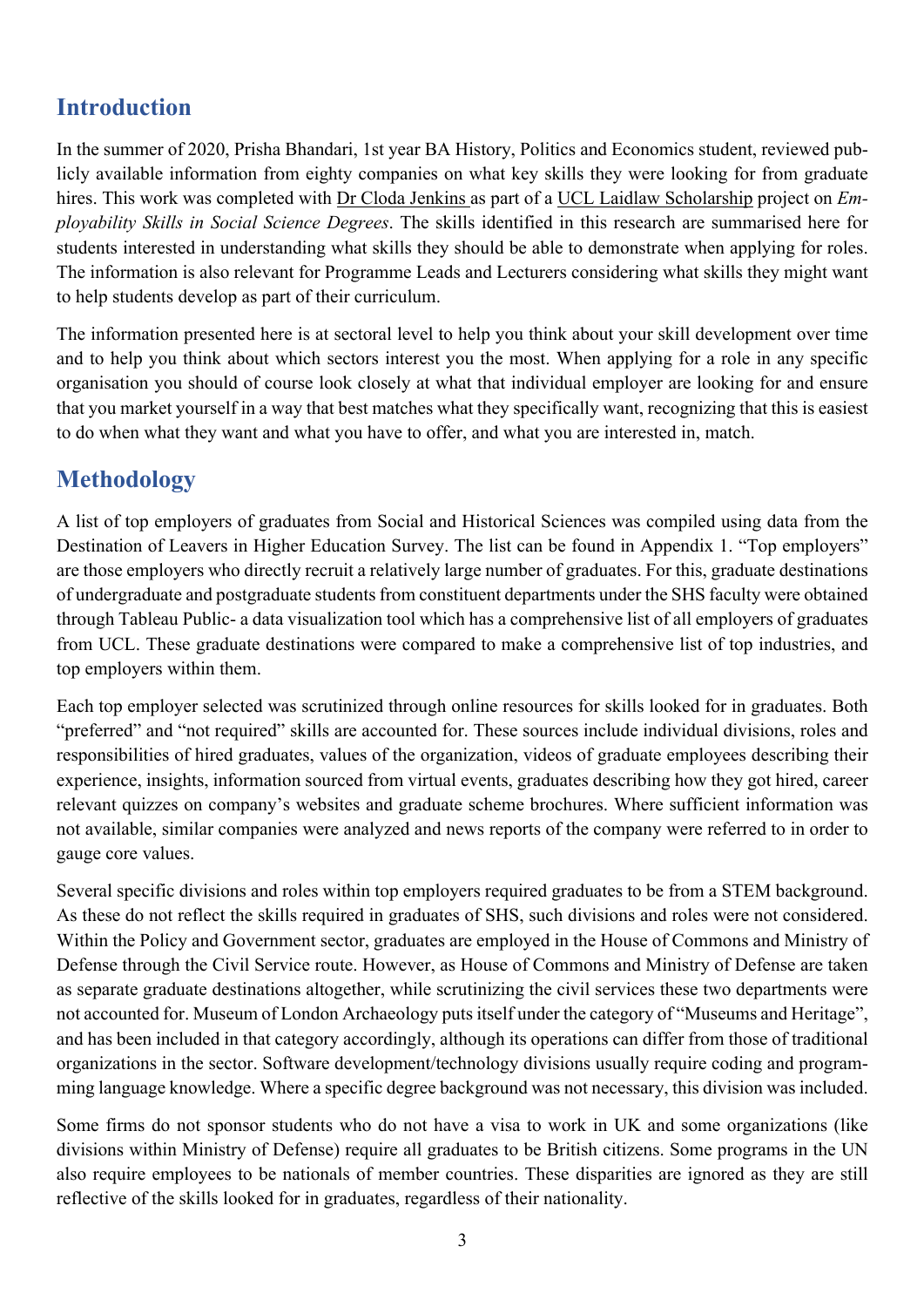To help identify important skills we started with a list suggested by a literature review undertaken by Dr Jenkins in Spring 2020. Details of the most common employability skills identified can be found in Appendix 2. The skills areas identified in this survey of SHS employers was broadly similar with some variation within and across sectors. We first identified skills at company level, combined these into sectoral level and then combined these into a final list of priority employability skills across all sectors that hire SHS graduates. We present the aggregate information in the next Section and the information broken down by sector is provided afterwards.

#### **Ranking of top skills across sectors**

This section summarizes the information collected to rank the top skills employers look for in graduates of SHS, across all popular graduate destinations. However, it is important to remember that the following list simply reflects the top skills required across all top industries where SHS graduates go, not accounting for the disparities between the skills required in individual industries. Notable disparities do exist, such as the following:

- Leadership and creativity are important skills that top employers in Accounting and Financial Services look for, however in the following list these appear towards the bottom of the ranking because they are less emphasised in other sectors.
- The skill area of data analysis, which takes the fourth spot in the following list, is not as important in the Charities, NGOs and International Development industry, or the Teaching and Education sector.
- The ability to consider and solve problems is arguably one of the most important skill graduates must possess for a job in consultancy, however in the following list this takes the spot of the 14th position as again it is less prominent in other areas (although still important).

It is important to remember such variation when looking at the list below. Sector-specific top skills are outlined in the next section. Moreover, as reiterated before, skills required by individual companies within an industry can vary as well. For example, while data analysis is not a top skill in the Charities, NGOs and International Development industry, development banks nevertheless require employees to possess data analysis skills.

- 1. Team working/collaboration (Working effectively with others)
- 2. Self-motivating (Self-management)
- 3. Express and explain evidence-based ideas (Communication and content production)
- 4. Inter-personal skills (Working effectively with others)
- 5. Able to motivate self (Critical self- awareness) and Qualitative analysis and data processing skills (Data analysis)
- 6. Motivated (Can do/positive attitude)
- 7. Flexible/adaptable (Can do/ positive attitude)
- 8. Writing Reports (Communication and content production) and Work confidently with data (Data analysis)
- 9. Interpret and use data effectively to analyse and solve challenges (Data analysis) and Commitment to lifelong learning (Ability and willingness to learn)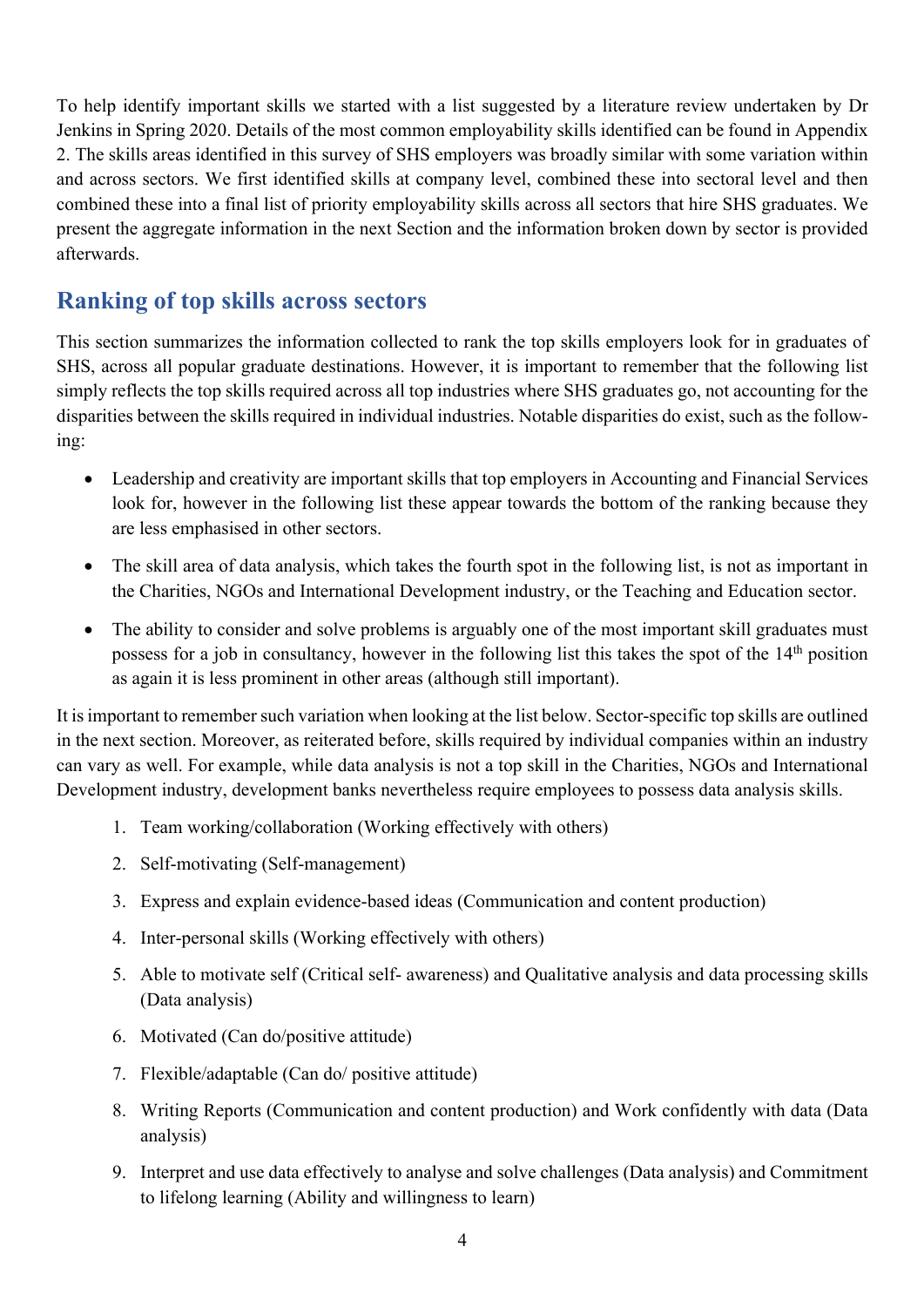- 10. Integrity (Professionalism), Take on different roles/flexible in roles (Working effectively with others), Adaptability (Ability and willingness to learn) and CV/application writing skills (Manage own careers)
- 11. Project management (Plan and design research)
- 12. Interview skills (Manage own careers)
- 13. Diligent (Professionalism) and Intellectual curiosity/inquiring mind (Creativity)
- 14. Take responsibility for decision/conclusion reached (Ability to consider and solve problems), Demonstrate passion (Can do/positive attitude) and Take responsibility (Leadership)
- 15. Reliable (Professionalism), Skills to engage in lifelong learning (Ability and willingness to learn) and Commitment to lifelong learning (Ability and willingness to learn)
- 16. Organised (Self-management), Identify, select and interrogate range of appropriate evidence/materials from existing sources (textual/numerical/visual) (Plan and design research), Take personal responsibility (can do/positive attitude), Think creatively (Creativity) and Reach a conclusion/make a decision (Ability to consider and solve problems)

# **Sector-wise top skills ranked**

In this section we present the skills that top employers look for in different sectors. There is a lot of similarity across sectors but also some sector-specific emphasis in different areas.

The skills are broadly listed in order of 'importance', with a top skill defined as one where a high frequency of firms in an industry require a particular skill or trait, relative to the total number of firms scrutinized in the sector. Within these top skills, differences in the total number of firms requiring the particular skill is used to create an informal ranking of skills, with the most important listed first. Where a number of skill have the same number ranking they are considered of equal importance.

These are the general top skills in an entire sector. A particular firm or division may prioritize, or consider equally important, another skill.

| Sector (alphabetical order)   | Key skills employers look for in sector                                               |
|-------------------------------|---------------------------------------------------------------------------------------|
| Accounting and financial ser- | 1. Team working/collaboration (Working effectively with others)                       |
| vices                         | 2. Work confidently with data (Data Analysis)                                         |
|                               | 2. Intellectual curiosity/inquiring mind (Creativity)                                 |
|                               | 3. Take responsibility (Leadership)                                                   |
|                               | 3. Qualitative analysis and data processing skills (Data analysis)                    |
|                               | 3. Interpret and use data effectively to analyse and solve challenges (Data analysis) |
|                               | 3. Self-motivating (Self-management)                                                  |
|                               | 4. General business knowledge (Commercial and customer awareness)                     |
|                               | 4. Inter-personal skills (Working effectively with others)                            |
|                               | 4. Skills to engage in lifelong learning (Ability and willingness to learn)           |
|                               | 4. Commitment to lifelong learning (Ability and willingness to learn)                 |
|                               | 4. Flexible/adaptable (divisions and/or locations) (Can do/positive attitude)         |
|                               | 5. Able to motivate self (Critical self- awareness)                                   |
|                               | 5. Thorough understanding of companies/roles of interest (Manage own careers)         |
|                               | 5. CV/application writing skills (Manage own careers)                                 |
|                               | 5. Understand internal organizational structure/processes (Commercial and customer    |
|                               | awareness)                                                                            |
|                               | 5. Reports (Communication and content production)                                     |
|                               | 5. Awareness of cross-cultural issues (Working effectively with others)               |
|                               | 5. Adaptability (Ability and willingness to learn)                                    |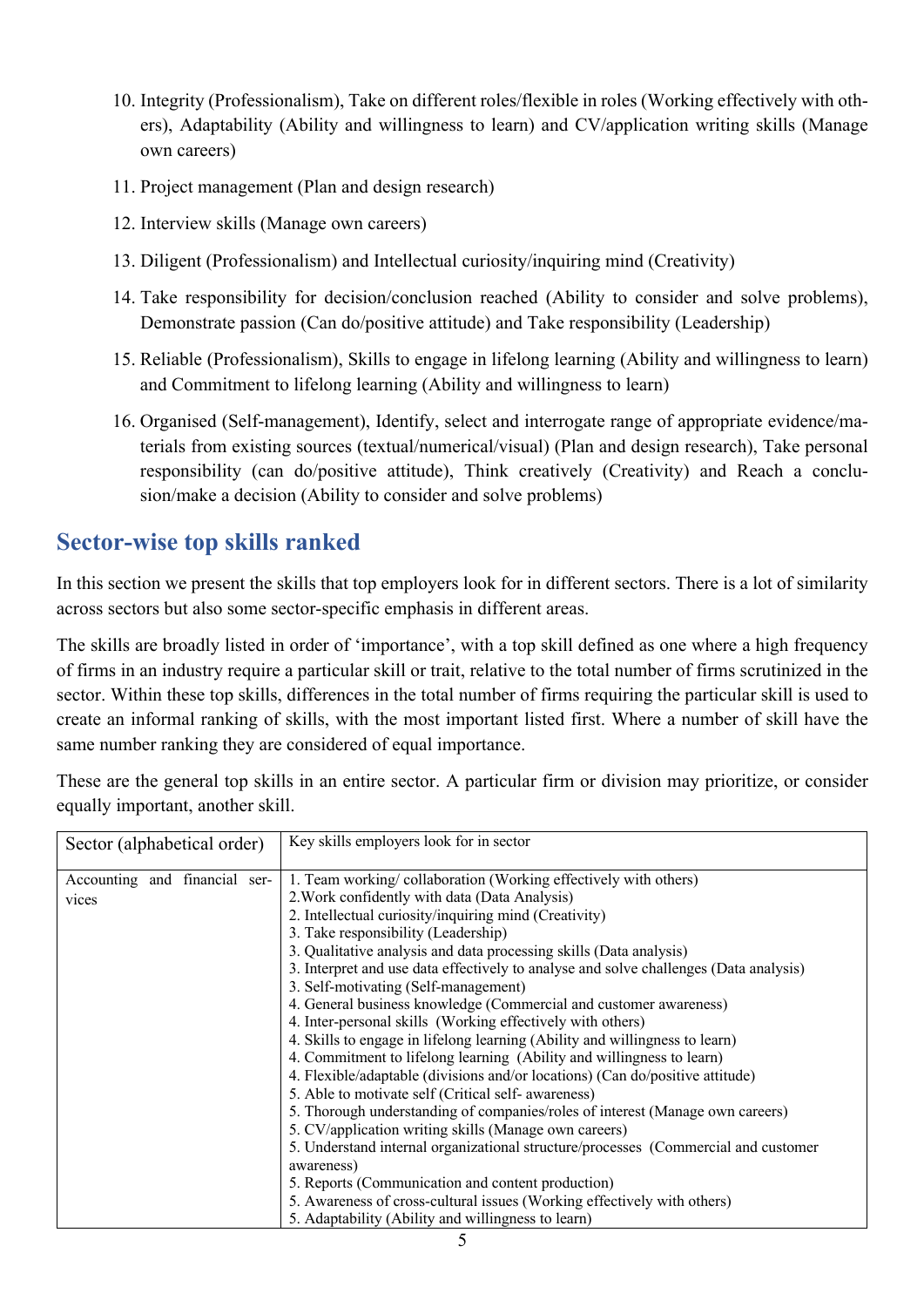| Libraries,<br>Admin,<br>Arts,<br>Museums and Heritage | 1. Express and explain evidence-based ideas (Communication and content production)<br>1. Awareness of cross-cultural issues (Working effectively with others)<br>1. Teach others (Working effectively with others)<br>1. Project management (Plan and design research)<br>1. Decide what should be taken as given when setting up and solving a problem (framing)<br>(Ability to consider and solve problems)<br>1. Independent thought (Ability to consider and solve problems)<br>1. Critical thinking (Ability to consider and solve problems)<br>1. Creative thinking (Ability to consider and solve problems)<br>1. Reasoned arguments (Ability to consider and solve problems)<br>1.Self-motivating (Self-management)<br>1. Demonstrate passion (Can do/positive attitude)<br>1. Motivated (Can do/positive attitude)<br>1. Able to motivate self (Critical self-awareness)<br>1. Social/cultural skills (Professionalism)<br>1. Sensitive to different cultures (Professionalism)<br>1. Able to motivate others (Leadership)<br>1. Understand recruitment and selection processes (Manage own careers)<br>1. Interview skills (Manage own careers)                                                                                                                                                                                                                                                                                                                                                                                                                                                                                                                                                                                                                                                                                        |
|-------------------------------------------------------|--------------------------------------------------------------------------------------------------------------------------------------------------------------------------------------------------------------------------------------------------------------------------------------------------------------------------------------------------------------------------------------------------------------------------------------------------------------------------------------------------------------------------------------------------------------------------------------------------------------------------------------------------------------------------------------------------------------------------------------------------------------------------------------------------------------------------------------------------------------------------------------------------------------------------------------------------------------------------------------------------------------------------------------------------------------------------------------------------------------------------------------------------------------------------------------------------------------------------------------------------------------------------------------------------------------------------------------------------------------------------------------------------------------------------------------------------------------------------------------------------------------------------------------------------------------------------------------------------------------------------------------------------------------------------------------------------------------------------------------------------------------------------------------------------------------------------------------------------|
| Charities, NGOs and Interna-<br>tional Development    | 1. Team working/collaboration (Working effectively with others)<br>1. Inter-personal skills (Working effectively with others)<br>2. Express and explain evidence-based ideas (Communication and content production)<br>2. Summarise arguments of others (Communication and content production)<br>2. Writing Reports (Communication and content production)<br>2. Understand real world problems/issues (Ability to consider and solve problems)<br>2. Motivated (Can do/positive attitude)<br>2. CV/application writing skills (Manage own careers)                                                                                                                                                                                                                                                                                                                                                                                                                                                                                                                                                                                                                                                                                                                                                                                                                                                                                                                                                                                                                                                                                                                                                                                                                                                                                             |
| Construction, Built Envi-<br>ronment and Property     | 1. Express and explain evidence-based ideas (Communication and content production)<br>1. Writing Reports (Communication and content production)<br>1. Team working/collaboration (Working effectively with others)<br>1. Blend across disciplines (Working effectively with others)<br>1. Take on different roles/flexible in roles (Working effectively with others)<br>1. Project management (Plan and design research)<br>1. Use different methodological approaches to test claims/answer questions (Plan and de-<br>sign research)<br>1. Creative thinking (Ability to consider and solve problems)<br>1. Take responsibility for decision/conclusion reached (Ability to consider and solve prob-<br>lems)<br>1.Qualitative analysis and data processing skills (Data analysis)<br>1. Interpret and use data effectively to analyse and solve challenges (Data analysis)<br>1. Identify and collect relevant primary and secondary data (quantitative and qualitative)<br>(Data analysis)<br>1. Work confidently with data (Data analysis)<br>1. Ask critical questions of data (Data analysis)<br>1.Self-motivating (Self-management)<br>1. Adaptability (Ability and willingness to learn)<br>1. Flexible/adaptable (Can do/positive attitude)<br>1. Demonstrate passion (Can do/positive attitude)<br>1. Motivated (Can do/positive attitude)<br>1. Proactive (Can do/positive attitude)<br>1. Take personal responsibility (Can do/positive attitude)<br>1. Able to motivate self (Critical self- awareness)<br>1. Think creatively (Creativity)<br>1. Diligent (Professionalism)<br>1. Reliable (Professionalism)<br>1. Flexible (Resilience)<br>1. Ability to transition (Resilience)<br>1. Ability to make decisions (Leadership)<br>1. Ability to plan and think strategically (Leadership)<br>1. Take responsibility (Leadership) |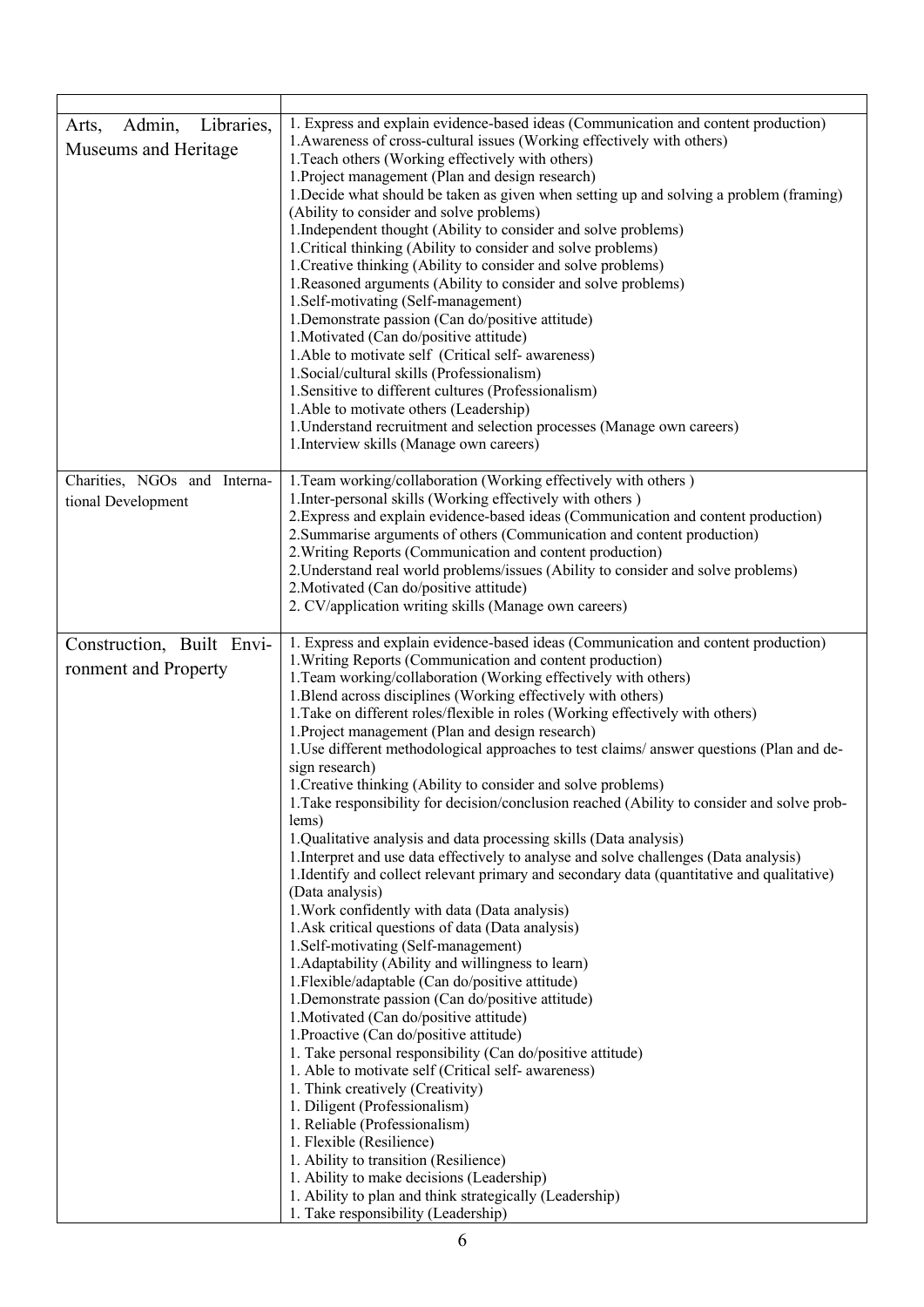|                                | 1. Understand recruitment and selection processes (Manage own careers)<br>1. CV/application writing skills (Manage own careers) |
|--------------------------------|---------------------------------------------------------------------------------------------------------------------------------|
|                                | 1. Interview skills (Manage own careers)                                                                                        |
| Consultancy                    | 1. Reach a conclusion/make a decision (Ability to consider and solve problems)                                                  |
|                                | 1.Qualitative analysis and data processing skills (Data analysis)                                                               |
|                                | 1. Interpret and use data effectively to analyse and solve challenges (Data analysis)                                           |
|                                | 1. Work confidently with data (Data analysis)                                                                                   |
|                                | 1. Analyse data (Data analysis)                                                                                                 |
|                                | 1. Open-minded (Ability and willingness to learn)                                                                               |
|                                | 2. Personal drive (Can do/positive attitude)                                                                                    |
|                                | 2. Openness (Can do/positive attitude)                                                                                          |
|                                | 2. Receptive to new ideas (Can do/positive attitude)                                                                            |
|                                | 2. Motivated (Can do/positive attitude)                                                                                         |
|                                | 2. Able to motivate self (Critical self- awareness)                                                                             |
|                                | 2. New ideas (Creativity)                                                                                                       |
|                                | 2. Social/cultural skills (Professionalism)                                                                                     |
|                                | 2. Global outlook/awareness, including knowledge of foreign cultures, practices, econo-                                         |
|                                | mies and multilingualism (Commercial and customer awareness)                                                                    |
|                                | 2. Team working/collaboration (Working effectively with others)                                                                 |
| Energy, Natural Resources      | 1. Team working/collaboration (Working effectively with others)                                                                 |
| and the Environment            | 1. Project management (Plan and design research)                                                                                |
|                                | 1. Organised (Self-management)                                                                                                  |
|                                | 1. Able to plan work (Self-management)                                                                                          |
|                                | 1.Able to track own progress towards goals/targets (Ability and willingness to learn)                                           |
|                                | 1. Personal drive (Can do/positive attitude)                                                                                    |
|                                | 1. Persistent (Can do/positive attitude)                                                                                        |
|                                | 1.Self-reflection (Critical self- awareness)                                                                                    |
|                                | 1. Able to critically evaluate own thinking (Critical self- awareness)                                                          |
|                                | 1. Able to motivate self (Critical self- awareness)                                                                             |
|                                | 1. Being objective (Professionalism)                                                                                            |
|                                | 1. Diligent (Professionalism)                                                                                                   |
|                                | 1. Reliable (Professionalism)                                                                                                   |
|                                | 1. Using discretion (Professionalism)                                                                                           |
|                                | 1. Understand health and safety at work (Professionalism)                                                                       |
|                                | 1. Ability to plan and think strategically (Leadership)                                                                         |
|                                | 1. Understand what suitable work opportunities are (Manage own careers)                                                         |
| Health and social care         | 1. Self-motivating (Self-management)                                                                                            |
|                                | 1. Demonstrate passion (Ability and willingness to learn)                                                                       |
|                                | 1. Motivated (Can do/positive attitude)                                                                                         |
|                                | 1. Able to motivate self (Critical self- awareness)                                                                             |
|                                | 1. Integrity (Professionalism)                                                                                                  |
|                                | 1. Diligent (Professionalism)                                                                                                   |
|                                | 1. Maturity (Professionalism)                                                                                                   |
|                                | 1. Able to cope with pressure (Resilience)                                                                                      |
|                                | 2. Take responsibility (Leadership)                                                                                             |
|                                | 2. Work independently (Self-management)                                                                                         |
|                                | 2. Information technology fluency/confidence (Digital literacy)                                                                 |
|                                | 2. Record-keeping and archiving (Data analysis)                                                                                 |
|                                | 2. Express and explain evidence-based ideas (Communication and content production)                                              |
| Hospitality,<br>Leisure<br>and | 1. Express and explain evidence-based ideas (Communication and content production)                                              |
| Tourism                        | 1. Style/tone/format/language appropriate to context/audience (Communication and content                                        |
|                                | production)                                                                                                                     |
|                                | 1. Clear/coherent (Communication and content production)                                                                        |
|                                | 1. Team working/collaboration (Working effectively with others)                                                                 |
|                                | 1. Inter-personal skills (Working effectively with others)                                                                      |
|                                | 1. Take on different roles/flexible in roles (Working effectively with others)                                                  |
|                                | 1. Relationship building (Working effectively with others)                                                                      |
|                                | 1. Independent thought (Ability to consider and solve problems)                                                                 |
|                                | 1. Creative thinking (Ability to consider and solve problems)                                                                   |
|                                | 1. Record/Track data (Data analysis)                                                                                            |
|                                | 1. Record-keeping and archiving (Data analysis)                                                                                 |
|                                | 1. Work confidently with data (Data analysis)                                                                                   |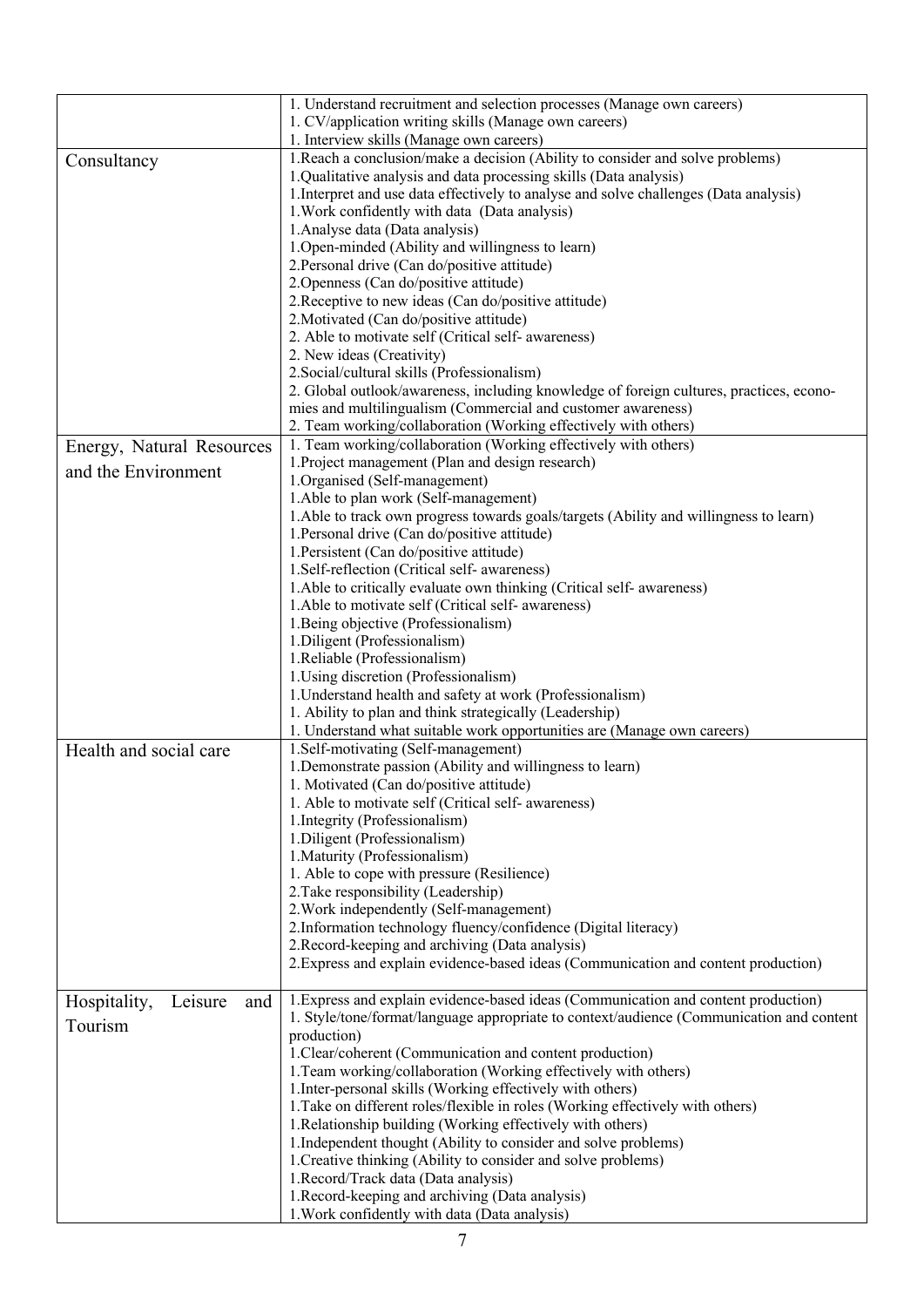|                            | 1. Ask critical questions of data (Data analysis)                                                                            |
|----------------------------|------------------------------------------------------------------------------------------------------------------------------|
|                            | 1. Use variety of interpretative/analytical methods (Data analysis)                                                          |
|                            | 1. Identify errors and know how to remedy (Data analysis)                                                                    |
|                            | 1. Adaptability (Ability and willingness to learn)                                                                           |
| HR and Recruitment         | 1. Express and explain evidence-based ideas (Communication and content production)                                           |
|                            | 1. Higher-level/professional communication (Communication and content production)                                            |
|                            | 1. Able to communicate technical analysis to non-technical audiences (Communication and                                      |
|                            | content production)                                                                                                          |
|                            | 1. Team working/collaboration (Working effectively with others)                                                              |
|                            | 1. Inter-personal skills (Working effectively with others)                                                                   |
|                            |                                                                                                                              |
|                            | 1. Management/leadership communication (Working effectively with others)<br>1. Project management (Plan and design research) |
|                            |                                                                                                                              |
|                            | 1. Able to see bigger picture (Ability to consider and solve problems)                                                       |
|                            | 1. Establish criteria, based on principles and reasoning, and evaluate evidence against them                                 |
|                            | (Ability to consider and solve problems)                                                                                     |
|                            | 1. Decide what should be taken as given when setting up and solving a problem (framing)                                      |
|                            | (Ability to consider and solve problems)                                                                                     |
|                            | 1. Critical thinking (Ability to consider and solve problems)                                                                |
|                            | 1. Integrity (Professionalism)                                                                                               |
|                            | 1. Diligent (Professionalism)                                                                                                |
|                            | 1. Maturity (Professionalism)                                                                                                |
|                            | 1.Reliable (Professionalism)                                                                                                 |
| IT, Technology and Tele-   | 1. Express and explain evidence-based ideas (Communication and content production)                                           |
| coms                       | 1. Team working/collaboration (Working effectively with others)                                                              |
|                            | 1. Self-motivating (Self-management)                                                                                         |
|                            | 1. Quick learner (Ability and willingness to learn)                                                                          |
|                            | 1. Reliable (Professionalism)                                                                                                |
|                            | 2. Reach a conclusion/make a decision (Ability to consider and solve problems)                                               |
|                            | 2. Qualitative analysis and data processing skills (Data analysis)                                                           |
|                            | 2. Adaptability (Ability and willingness to learn)                                                                           |
|                            | 2. Agile learner (Ability and willingness to learn)                                                                          |
|                            | 2. Take personal responsibility (Can do/positive attitude)                                                                   |
|                            | 2. Think creatively (Creativity)                                                                                             |
|                            | 2. Intellectual curiosity/inquiring mind (Creativity)                                                                        |
|                            | 2. Innovative thinking (Creativity)<br>2. Integrity (Professionalism)                                                        |
|                            | 2. Diligent (Professionalism)                                                                                                |
|                            | 2. Ability to make decisions and judgements (Leadership)                                                                     |
|                            | 2. Ability to plan and think strategically (Leadership)                                                                      |
|                            | 2. Take responsibility (Leadership)                                                                                          |
|                            | 2.CV/application writing skills (Manage own careers)                                                                         |
|                            | 2. Interview skills (Manage own careers)                                                                                     |
|                            |                                                                                                                              |
|                            | 1. Express and explain evidence-based ideas (Communication and content production)                                           |
| Other professional activi- | 1. Writing Reports (Communication and content production)                                                                    |
| ties                       | 1. Inter-personal skills (Working effectively with others)                                                                   |
|                            | 1. Take on different roles/flexible in roles (Working effectively with others)                                               |
|                            | 1.Good facilitation skills (Working effectively with others)                                                                 |
|                            | 1. Relationship building (Working effectively with others)                                                                   |
|                            | 1. Project management (Plan and design research)                                                                             |
|                            | 1. Formulate and ask appropriate questions (Plan and design research)                                                        |
|                            | 1. Use different methodological approaches to test claims/answer questions (Plan and de-                                     |
|                            | sign research)                                                                                                               |
|                            | 1. Identify, select and interrogate range of appropriate evidence/materials from existing                                    |
|                            | sources (textual/numerical/visual) (Plan and design research)                                                                |
|                            | 1. Establish criteria, based on principles and reasoning, and evaluate evidence against them                                 |
|                            | (Ability to consider and solve problems)                                                                                     |
|                            | 1. Decide what should be taken as given when setting up and solving a problem (framing)                                      |
|                            | (Ability to consider and solve problems)                                                                                     |
|                            | 1. Critical thinking (Ability to consider and solve problems)                                                                |
|                            | 1.Qualitative analysis and data processing skills (Data analysis)                                                            |
|                            | 1. Interpret and use data effectively to analyse and solve challenges (Data analysis)                                        |
|                            |                                                                                                                              |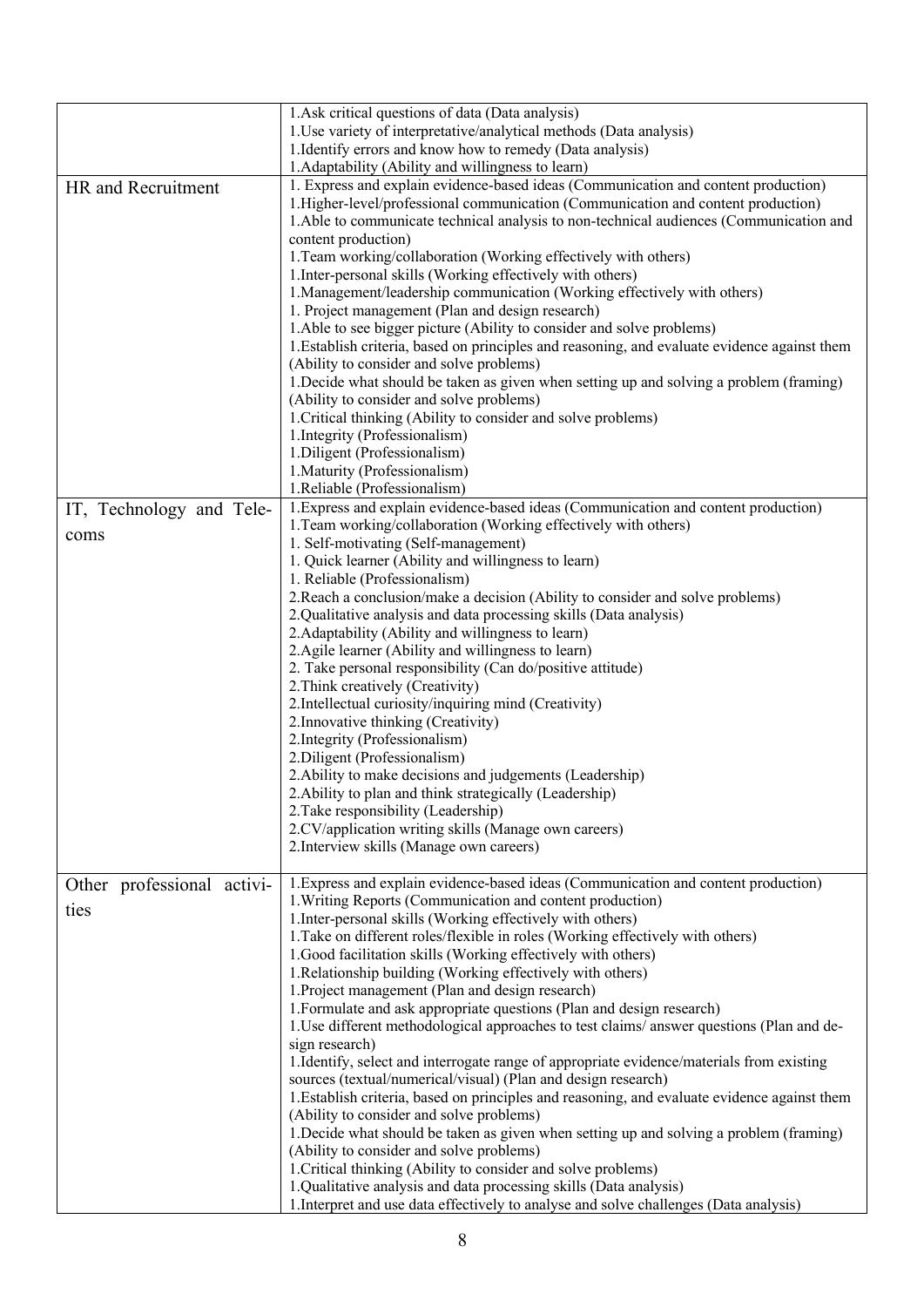|                                             | 1. Identify and collect relevant primary and secondary data (quantitative and qualitative)<br>(Data analysis)<br>1. Work confidently with data (Data analysis)<br>1.Ask critical questions of data (Data analysis)<br>1. Interrogate evidence (Data analysis)<br>1. Use variety of interpretative/analytical methods (Data analysis)<br>1. Identify errors and know how to remedy (Data analysis)<br>1. Understand how not to be misled by numbers or selective use of data (Data analysis)<br>1.Self-motivating (Self-management)<br>1. Flexible/adaptable (Can do/ positive attitude)<br>1. Able to motivate self (critical self-awareness)<br>1. Able to cope with pressure (Resilience)<br>1. Ability to work outdoors for prolonged periods of time (Resilience)<br>1. Flexible (Resilience)<br>1.Able to motivate others (leadership)<br>1. Deep subject matter knowledge (Commercial and customer awareness)                                                |
|---------------------------------------------|--------------------------------------------------------------------------------------------------------------------------------------------------------------------------------------------------------------------------------------------------------------------------------------------------------------------------------------------------------------------------------------------------------------------------------------------------------------------------------------------------------------------------------------------------------------------------------------------------------------------------------------------------------------------------------------------------------------------------------------------------------------------------------------------------------------------------------------------------------------------------------------------------------------------------------------------------------------------|
| Policy and Government                       | 1. Team working/collaboration (Working effectively with others)<br>2. Awareness of cross-cultural issues (Working effectively with others)<br>3. Qualitative analysis and data processing skills (Data analysis)<br>3. Self-motivating/Determined (Self-management)<br>3. Interview skills (Manage own careers)<br>3. Express and explain evidence-based ideas across (Communication and content produc-<br>tion)<br>3. Higher-level/professional communication (Communication and content production)<br>4. Inter-personal skills (Working effectively with others)<br>4. Take on different roles/flexible in roles (Working effectively with others)<br>4. Identify, select and interrogate range of appropriate evidence/materials from existing<br>sources (textual/numerical/visual) (Plan and design research)<br>4. Organized (Self-management)<br>4. Flexible/adaptable (Can do/positive attitude)<br>4. Sensitive to different cultures (Professionalism) |
| PR, Advertising and Mar-<br>keting          | 1. Express and explain evidence-based ideas (Communication and content production)<br>1. Clear/coherent (Communication and content production)<br>1. Reports (Communication and content production)<br>1. Take on different roles/flexible in roles (Working effectively with others)<br>1. Relationship building (Working effectively with others)<br>1. Able to see bigger picture (Ability to consider and solve problems)<br>1. Self-motivating (Self-management)<br>1. Adaptability (Ability and willingness to learn)<br>1. Skills to engage in lifelong learning (Ability and willingness to learn)<br>1. Open-minded (Ability and willingness to learn)<br>1. Commitment to lifelong learning (Ability and willingness to learn)<br>1. Flexible/adaptable (Can do/positive attitude)<br>1. Motivated (Can do/positive attitude)<br>1. Innovative thinking (Creativity)<br>1. Integrity (Professionalism)<br>1. Flexible (Resilience)                       |
| Journalism or<br>Publishing,<br>Translation | 1. Writing Reports (Communication and content production)<br>1. Awareness of cross-cultural issues (Working effectively with others)<br>1. Project management (Plan and design research)<br>1. Formulate and ask appropriate questions (Plan and design research)<br>1. Use different methodological approaches to test claims/answer questions (Plan and de-<br>sign research)                                                                                                                                                                                                                                                                                                                                                                                                                                                                                                                                                                                    |
| Retail and wholesale                        | 1. Express and explain evidence-based ideas (Communication and content production)<br>1. Take on different roles/flexible in roles (Working effectively with others)<br>1. Creative thinking (Ability to consider and solve problems)<br>1.Self-motivating (Self-management)<br>1. Flexible/adaptable (Can do/positive attitude)<br>1. Able to motivate self (Critical self- awareness)<br>1. Innovative thinking (Creativity)                                                                                                                                                                                                                                                                                                                                                                                                                                                                                                                                     |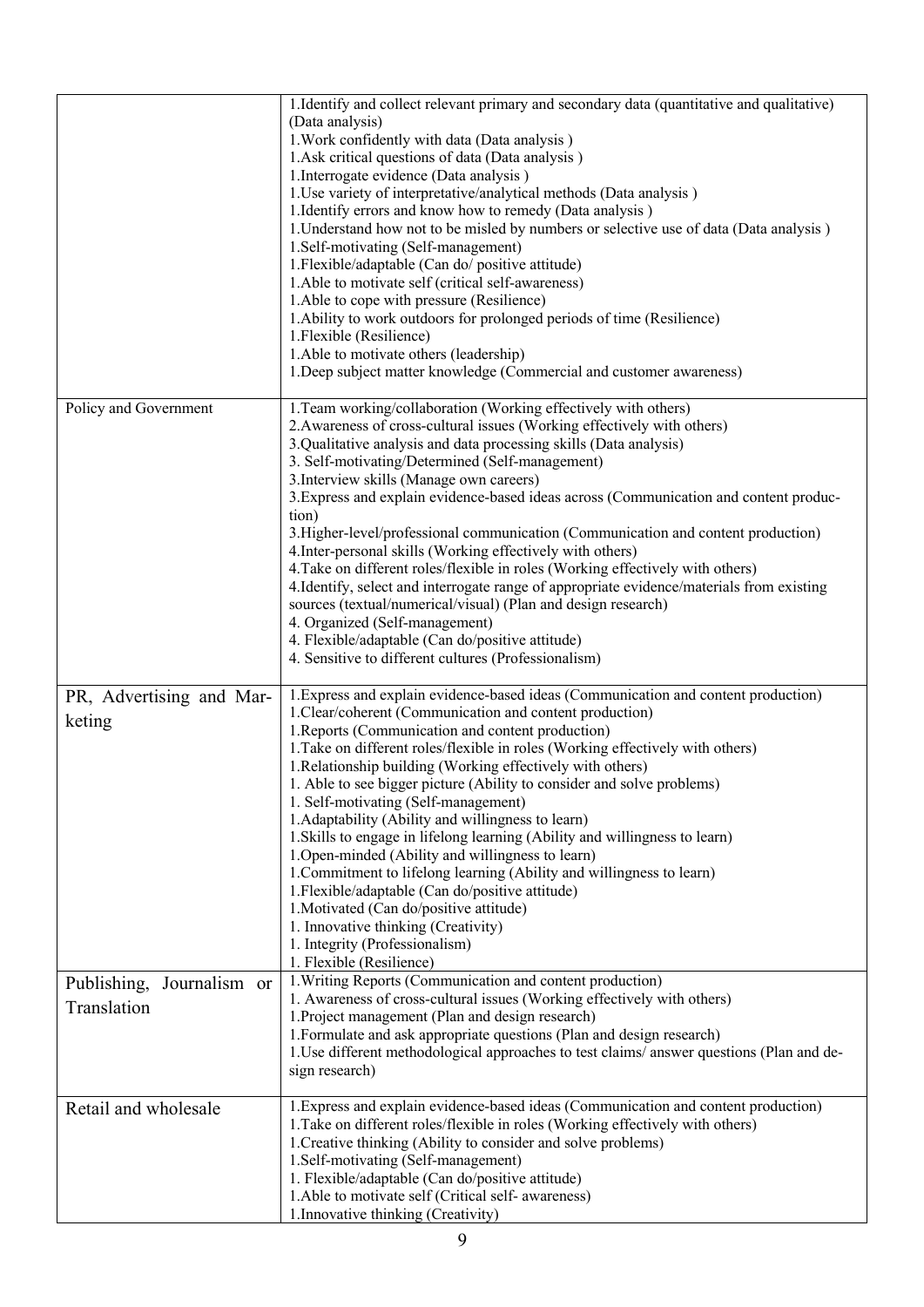|                                                    | 2. Inter-personal skills (Working effectively with others)<br>2. Demonstrate passion (Can do/positive attitude)<br>2. Motivated (Can do/positive attitude)<br>3. Integrity (Professionalism)<br>3. Take responsibility (Leadership)<br>3. Organised (Self-management)<br>3. Team working/collaboration (Working effectively with others)                                                                                                                                                                                                                                                                                                                                                                                                                             |
|----------------------------------------------------|----------------------------------------------------------------------------------------------------------------------------------------------------------------------------------------------------------------------------------------------------------------------------------------------------------------------------------------------------------------------------------------------------------------------------------------------------------------------------------------------------------------------------------------------------------------------------------------------------------------------------------------------------------------------------------------------------------------------------------------------------------------------|
| Scientific Research, Devel-<br>opment and Analysis | 1. Reports (Communication and content production)<br>1. Team working/collaboration (Working effectively with others)<br>1. Project management (Plan and design research)<br>1. Formulate and ask appropriate questions (Plan and design research)<br>1. Use different methodological approaches to test claims/answer questions (Plan and de-<br>sign research)<br>1. Identify, select and interrogate range of appropriate evidence/materials from existing<br>sources (textual/numerical/visual) (Plan and design research)<br>1. Able to appropriately use and reference the work of others (Plan and design research)                                                                                                                                            |
| Teaching and Education                             | 1. Motivated (Can do/positive attitude)<br>1. Able to motivate others (Leadership)<br>1. Team working/collaboration (Working effectively with others)<br>1. Inter-personal skills (Working effectively with others)<br>1.Good facilitation skills (Working effectively with others)<br>2. Self-motivating (Self-management)<br>2.Self-discipline (Self-management)<br>2. Persistent (Can do/positive attitude)<br>2. Integrity (Professionalism)<br>2. People management (Leadership)<br>2. Express and explain evidence-based ideas (Communication and content production)<br>2. Able to produce oral, visual and written outputs, recognizing what best to use when<br>(Communication and content production)<br>2. Teach others (Working effectively with others) |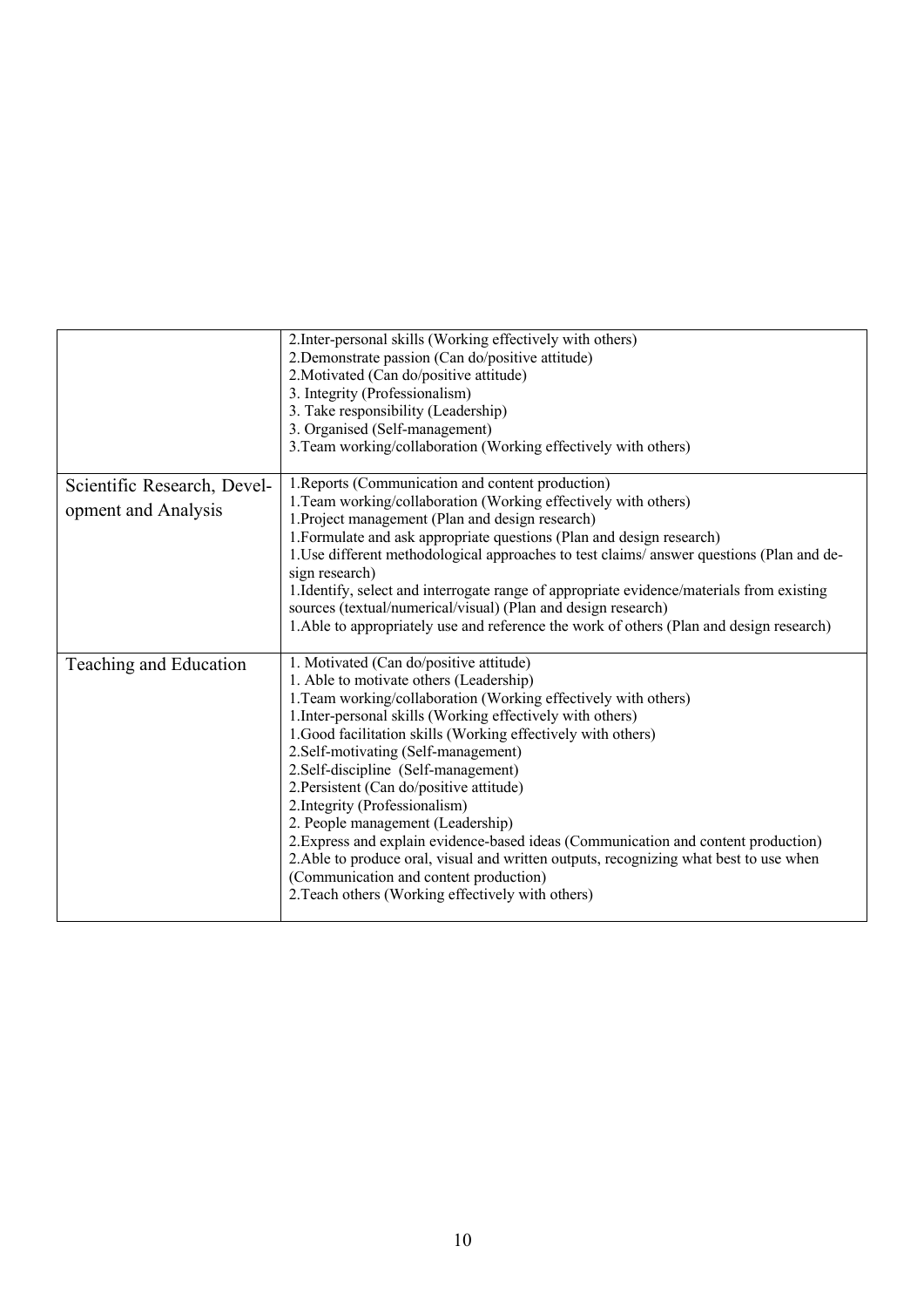# **Appendix 1: List of top sectors and employers**

Top employers of UCL SHS Graduates (including ESPS degree) according to DLHE data for period 2013- 2017 are shown in the Table below. This is based on information from 5,427 respondents to the survey in these years. The data was sourced from UCL Tableau: https://public.tableau.com/profile/katy.coyte4085#!/vizhome/shared/Y3DB84K9Q.

| <b>Top Sectors</b>                                               | <b>Top Employers</b>                                                                                                                                                                                                                         |
|------------------------------------------------------------------|----------------------------------------------------------------------------------------------------------------------------------------------------------------------------------------------------------------------------------------------|
| <b>Accountancy and Financial Services (16.9%)</b>                | Accountancy: Deloitte, KPMG, PwC, EY, Grant Thornton, Mazars                                                                                                                                                                                 |
|                                                                  | Investment Banks and other financial services: Barclays, JP Morgan, Gold-<br>man Sachs, HSBC, UBS                                                                                                                                            |
|                                                                  | Retail Banks: Lloyds Banking Group, RBS, Citibank                                                                                                                                                                                            |
|                                                                  | <b>Insurance:</b> Aon, Direct Line Group                                                                                                                                                                                                     |
|                                                                  | Asset Management: Blackrock, Hargreaves Lansdown                                                                                                                                                                                             |
| Policy and Government (10.6%)                                    | <b>Bureaucracy:</b> Civil Service                                                                                                                                                                                                            |
|                                                                  | Departments: HM Treasury, Foreign and Commonwealth Office, Ministry of<br>Defence, HM Revenues and Customs, Department of Energy and Climate<br>Change, Department for Education, Department of Health                                       |
|                                                                  | Government Bodies, and Governing bodies: House of Commons, European<br>Parliament, UK Parliament, European Commission, Buckinghamshire County<br>Council, Greater London Authority, London Borough of Waltham Forest                         |
|                                                                  | <b>Central Banks: Bank of England</b>                                                                                                                                                                                                        |
|                                                                  | <b>International Financial Institutions: EBRD</b>                                                                                                                                                                                            |
| <b>Charities, NGOs and International Develop-</b><br>ment $(6%)$ | Social well-being and Health: Age UK, British Red Cross, Cancer Research<br>UK, Oxfam, Free the Children                                                                                                                                     |
|                                                                  | Environment: CDP Worldwide, National Trust                                                                                                                                                                                                   |
|                                                                  | <b>International Development:</b> United Nations, The World Bank Group                                                                                                                                                                       |
| Teaching or other educational activities                         | Schools: Gunnersby Catholic School                                                                                                                                                                                                           |
| $(5.4\%)$                                                        | Non-profits and social enterprises: DebateMate, IntoUniversity, Teach First                                                                                                                                                                  |
|                                                                  | <b>Other:</b> British Council, Explore Learning                                                                                                                                                                                              |
| Consultancy (5.1%)                                               | Management and Strategy Consultancy: FTI Consulting, McKinsey and<br>Company, BCG, Bain and Company, CRA International, OC&C, PA Consult-<br>ing Group, Simon Kucher and Partners<br>Economic Consultancy: Frontier Economics, RBB Economics |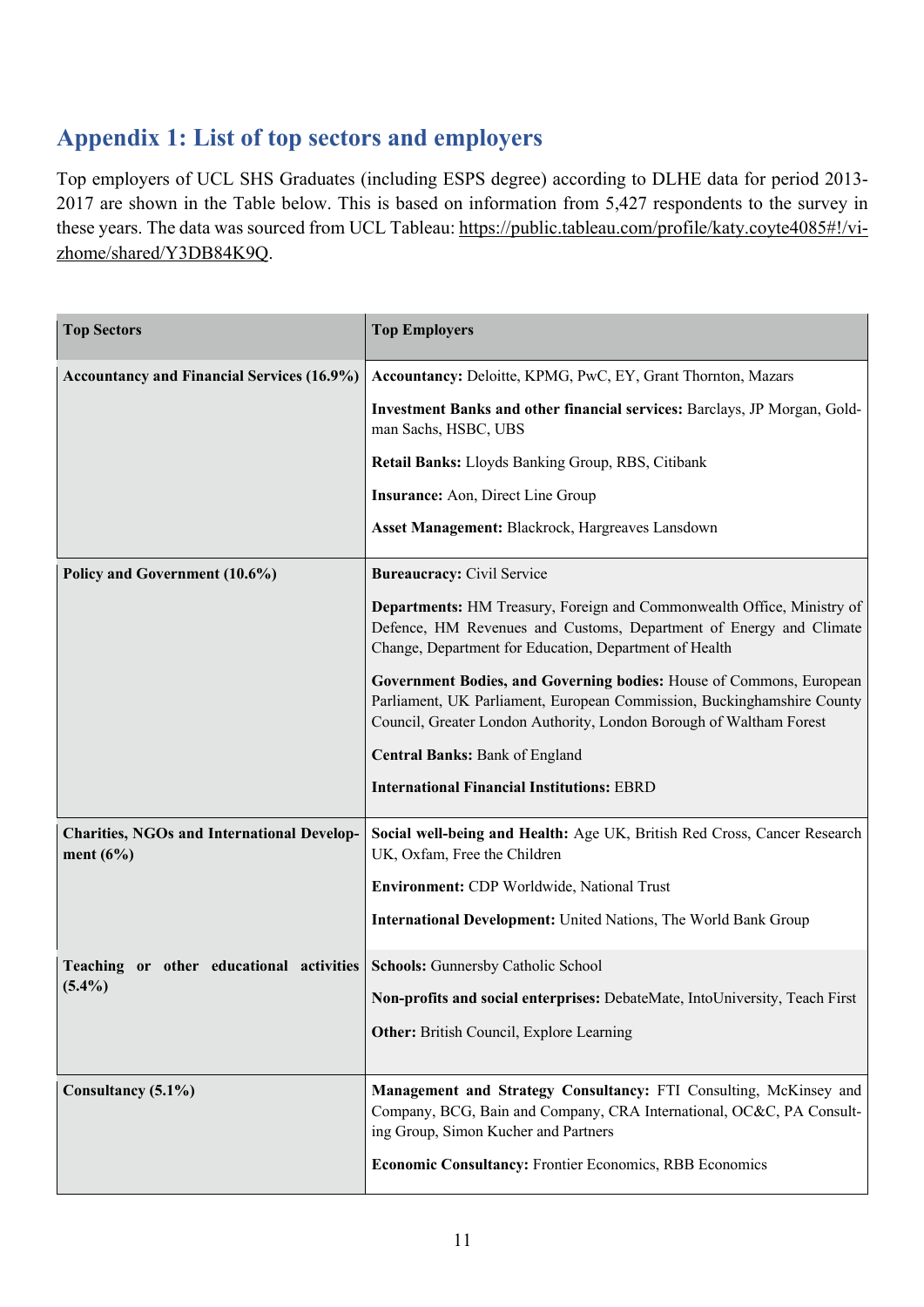| <b>Top Sectors</b>                                                            | <b>Top Employers</b>                                                                                                                                    |
|-------------------------------------------------------------------------------|---------------------------------------------------------------------------------------------------------------------------------------------------------|
| Retail and Wholesale Activities (5.1%)                                        | Supermarkets: Sainsbury's, Tesco, Waitrose, Lidl                                                                                                        |
|                                                                               | Luxury department stores: Harrods, House of Fraser                                                                                                      |
|                                                                               | <b>Other:</b> Next, Waterstones                                                                                                                         |
|                                                                               | Auction houses: Christie's, Sotheby's                                                                                                                   |
| Arts Admin: Libraries, Museums and Herit-<br>age (5%)                         | Science Museum, British Museum, Museum of London Archaeology, Victoria<br>and Albert Museum, Museum of London, Horniman Museum, The British Mu-<br>seum |
| Health and Social Care (4.7%)                                                 | Charities: Macmillian Cancer Support, Marie Curie Foundation                                                                                            |
|                                                                               | Healthcare: NHS, University College Hospital                                                                                                            |
| IT, Technology and Telecoms (3.9%)                                            | E-commerce: Amazon, The Hut Group                                                                                                                       |
|                                                                               | Information Services: AlphaSights, IHS Market, S and P Global                                                                                           |
|                                                                               | <b>Other Professional Services: Accenture, Gartner</b>                                                                                                  |
|                                                                               | <b>Communications:</b> Four Communications, Kreab                                                                                                       |
| Publishing,<br>Journalism<br><b>Translation</b><br><sub>or</sub><br>$(3.9\%)$ | Journalism: Financial Times, The Economist, Xinhua News Agency, Bloom-<br>berg                                                                          |
|                                                                               | <b>Publishing: Springer Nature</b>                                                                                                                      |
| <b>Scientific Research, Development and Analy-</b><br>sis (3.7%)              | Policy Institutes: Institute for Fiscal Studies, ICRIER, IPPR, Universal Rights<br>Group                                                                |
| PR, Advertising and Marketing (3.4%)                                          | Four Communications, MEC                                                                                                                                |
| Hospitality, Leisure and Tourism (3.4%)                                       | Flight Centre Travel Group, The Resting Hare                                                                                                            |
| <b>Construction, Built Environment, and Prop-</b>                             | <b>Engineering: Arup</b>                                                                                                                                |
| erty $(2.4\%)$                                                                | Real Estate Services: Cushman and Wakefield                                                                                                             |
| Other Professional, scientific and technical<br>activities $(2\%)$            | Archaeological services: Archaeology South-East, Archaeological Solutions,<br><b>Border Archaeology</b>                                                 |
| HR and recruitment (1.9%)                                                     | Jambo, Pareto Law                                                                                                                                       |
| Media                                                                         | Thomson Reuters, BBC                                                                                                                                    |